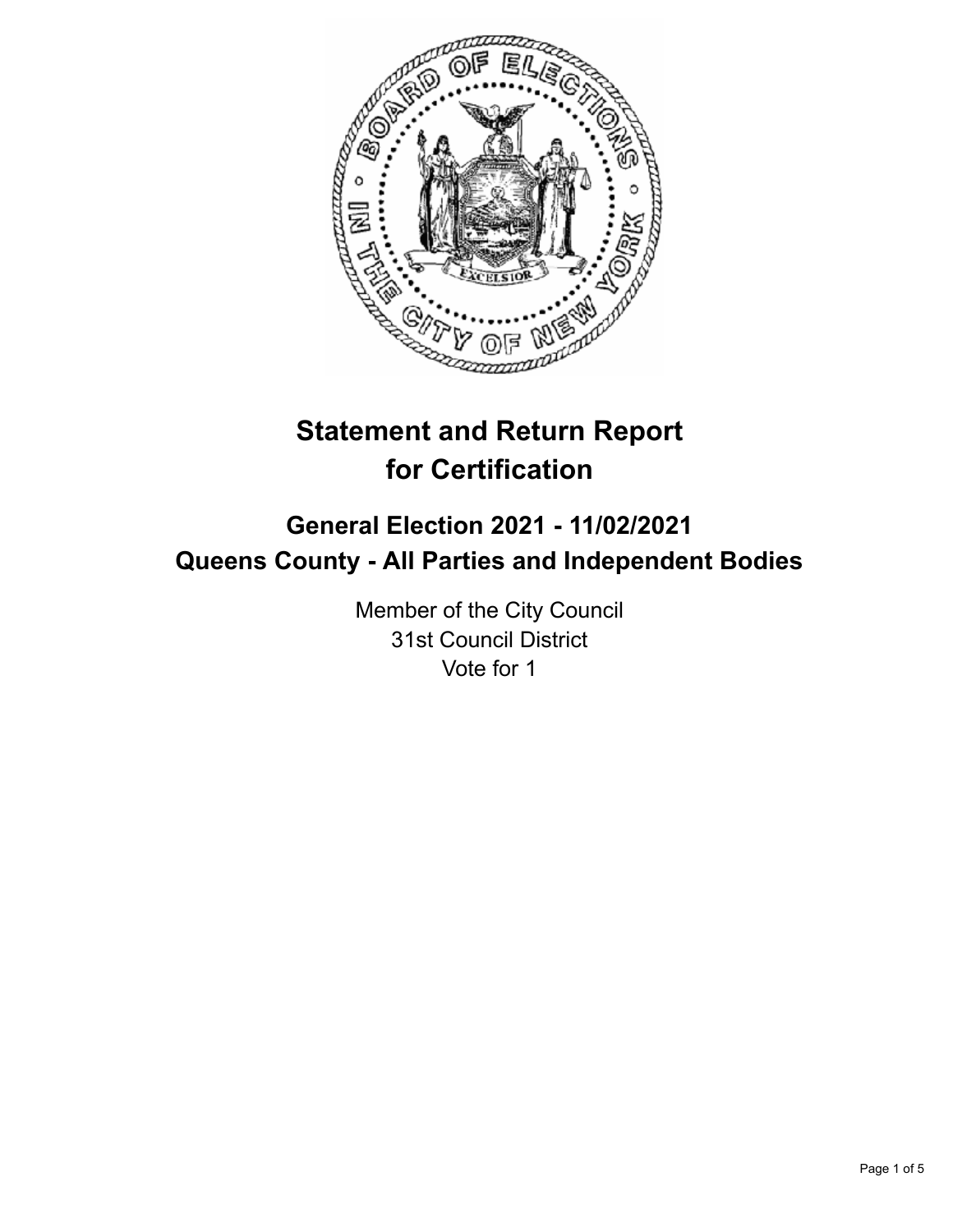

# **Assembly District 23**

| <b>PUBLIC COUNTER</b>                                    | 4,251 |
|----------------------------------------------------------|-------|
| <b>MANUALLY COUNTED EMERGENCY</b>                        | 0     |
| ABSENTEE / MILITARY                                      | 336   |
| <b>AFFIDAVIT</b>                                         | 27    |
| <b>Total Ballots</b>                                     | 4,614 |
| Less - Inapplicable Federal/Special Presidential Ballots | 0     |
| <b>Total Applicable Ballots</b>                          | 4,614 |
| SELVENA N. BROOKS-POWERS (DEMOCRATIC)                    | 3,161 |
| VANESSA POLLIE SIMON (REPUBLICAN/SAVE OUR CITY)          | 994   |
| VANESSA POLLIE SIMON (CONSERVATIVE)                      | 157   |
| CHAYA GREENBERG (WRITE-IN)                               | 1     |
| ELLCAN ADELIAN (WRITE-IN)                                | 1     |
| MICHAEL M. DEAR (WRITE-IN)                               | 1     |
| MORDECHAI JACOBS (WRITE-IN)                              | 1     |
| PESACH OSINA (WRITE-IN)                                  | 2     |
| PHIL GOLDFEDER (WRITE-IN)                                | 1     |
| RICHARD ALTABE (WRITE-IN)                                | 1     |
| RUDOLPH GIULIANI (WRITE-IN)                              | 1     |
| TOM MENINO (WRITE-IN)                                    | 1     |
| TZVIYZ DEMBILU (WRITE-IN)                                | 1     |
| UNATTRIBUTABLE WRITE-IN (WRITE-IN)                       | 1     |
| YAELI BERKOWITZ (WRITE-IN)                               | 1     |
| <b>Total Votes</b>                                       | 4,325 |
| Unrecorded                                               | 289   |

# **Assembly District 29**

| <b>MANUALLY COUNTED EMERGENCY</b><br>ABSENTEE / MILITARY | 0<br>603<br>21 |
|----------------------------------------------------------|----------------|
|                                                          |                |
|                                                          |                |
| <b>AFFIDAVIT</b>                                         |                |
| <b>Total Ballots</b>                                     | 8,198          |
| Less - Inapplicable Federal/Special Presidential Ballots | 0              |
| <b>Total Applicable Ballots</b>                          | 8,198          |
| SELVENA N. BROOKS-POWERS (DEMOCRATIC)                    | 7,404          |
| VANESSA POLLIE SIMON (REPUBLICAN/SAVE OUR CITY)          | 373            |
| VANESSA POLLIE SIMON (CONSERVATIVE)                      | 71             |
| INEZ S. COFIELD (WRITE-IN)                               | 1              |
| KANGELA MOORE (WRITE-IN)                                 | 1              |
| PAMELA Y. BLUM (WRITE-IN)                                | 1              |
| RONALD FRANCIS (WRITE-IN)                                | 1              |
| UNATTRIBUTABLE WRITE-IN (WRITE-IN)                       | 1              |
| UNCOUNTED WRITE-IN PER STATUTE (WRITE-IN)                | 1              |
| <b>Total Votes</b>                                       | 7,854          |
| Unrecorded                                               | 344            |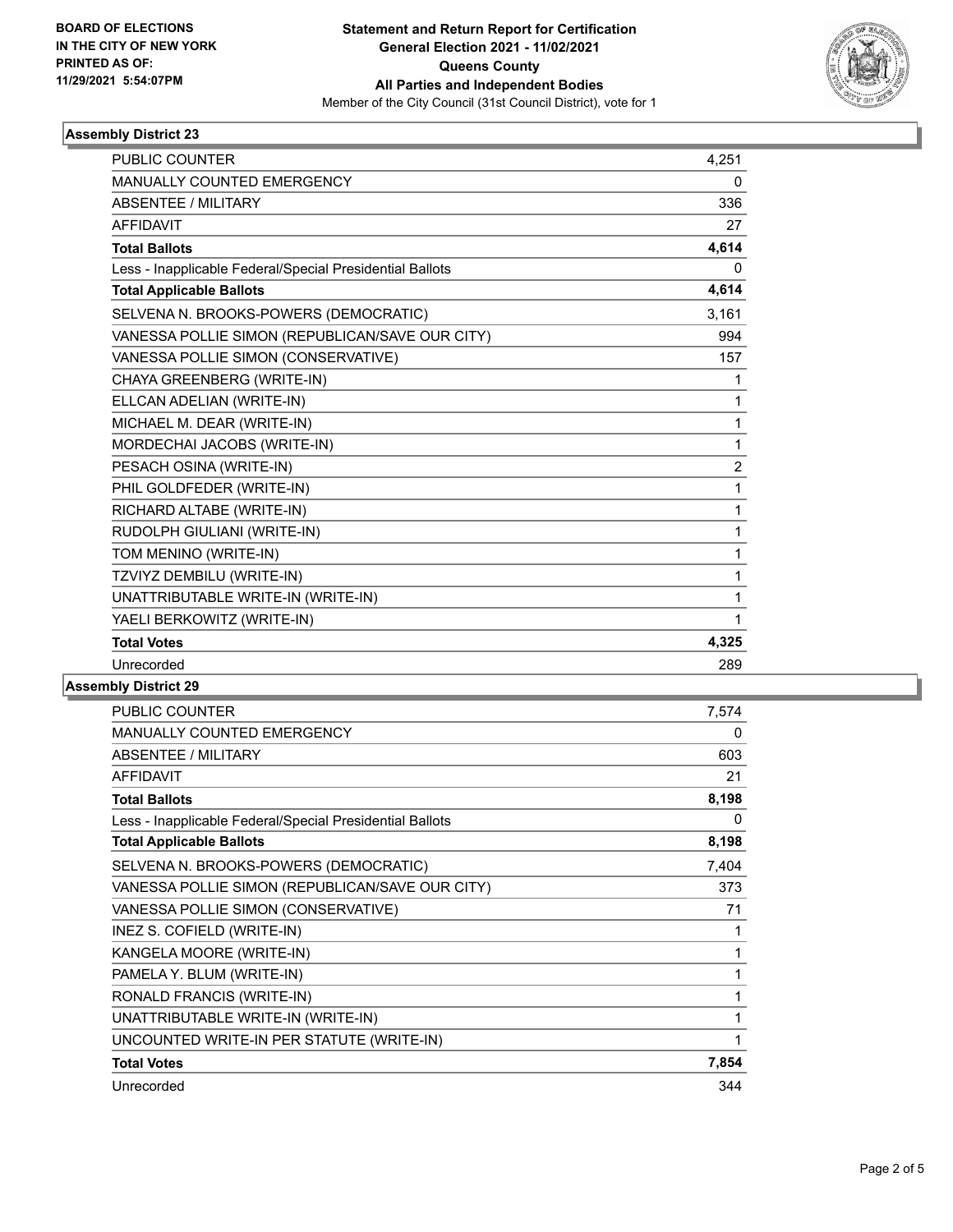

# **Assembly District 31**

| <b>PUBLIC COUNTER</b>                                    | 7,196 |
|----------------------------------------------------------|-------|
| <b>MANUALLY COUNTED EMERGENCY</b>                        | 0     |
| ABSENTEE / MILITARY                                      | 470   |
| <b>AFFIDAVIT</b>                                         | 51    |
| <b>Total Ballots</b>                                     | 7,717 |
| Less - Inapplicable Federal/Special Presidential Ballots | 0     |
| <b>Total Applicable Ballots</b>                          | 7,717 |
| SELVENA N. BROOKS-POWERS (DEMOCRATIC)                    | 6,720 |
| VANESSA POLLIE SIMON (REPUBLICAN/SAVE OUR CITY)          | 496   |
| VANESSA POLLIE SIMON (CONSERVATIVE)                      | 94    |
| ALAN KATEMAN (WRITE-IN)                                  | 1     |
| COREY JOHNSON (WRITE-IN)                                 | 1     |
| ERCAN NURI AYBASTI (WRITE-IN)                            | 1     |
| MANNY SILVA (WRITE-IN)                                   | 1     |
| UNATTRIBUTABLE WRITE-IN (WRITE-IN)                       | 5     |
| <b>Total Votes</b>                                       | 7,319 |
| Unrecorded                                               | 398   |

#### **Assembly District 32**

| <b>PUBLIC COUNTER</b>                                    | 809            |
|----------------------------------------------------------|----------------|
| <b>MANUALLY COUNTED EMERGENCY</b>                        | 0              |
| ABSENTEE / MILITARY                                      | 52             |
| <b>AFFIDAVIT</b>                                         | 3              |
| <b>Total Ballots</b>                                     | 864            |
| Less - Inapplicable Federal/Special Presidential Ballots | 0              |
| <b>Total Applicable Ballots</b>                          | 864            |
| SELVENA N. BROOKS-POWERS (DEMOCRATIC)                    | 785            |
| VANESSA POLLIE SIMON (REPUBLICAN/SAVE OUR CITY)          | 39             |
| VANESSA POLLIE SIMON (CONSERVATIVE)                      | $\overline{2}$ |
| <b>Total Votes</b>                                       | 826            |
| Unrecorded                                               | 38             |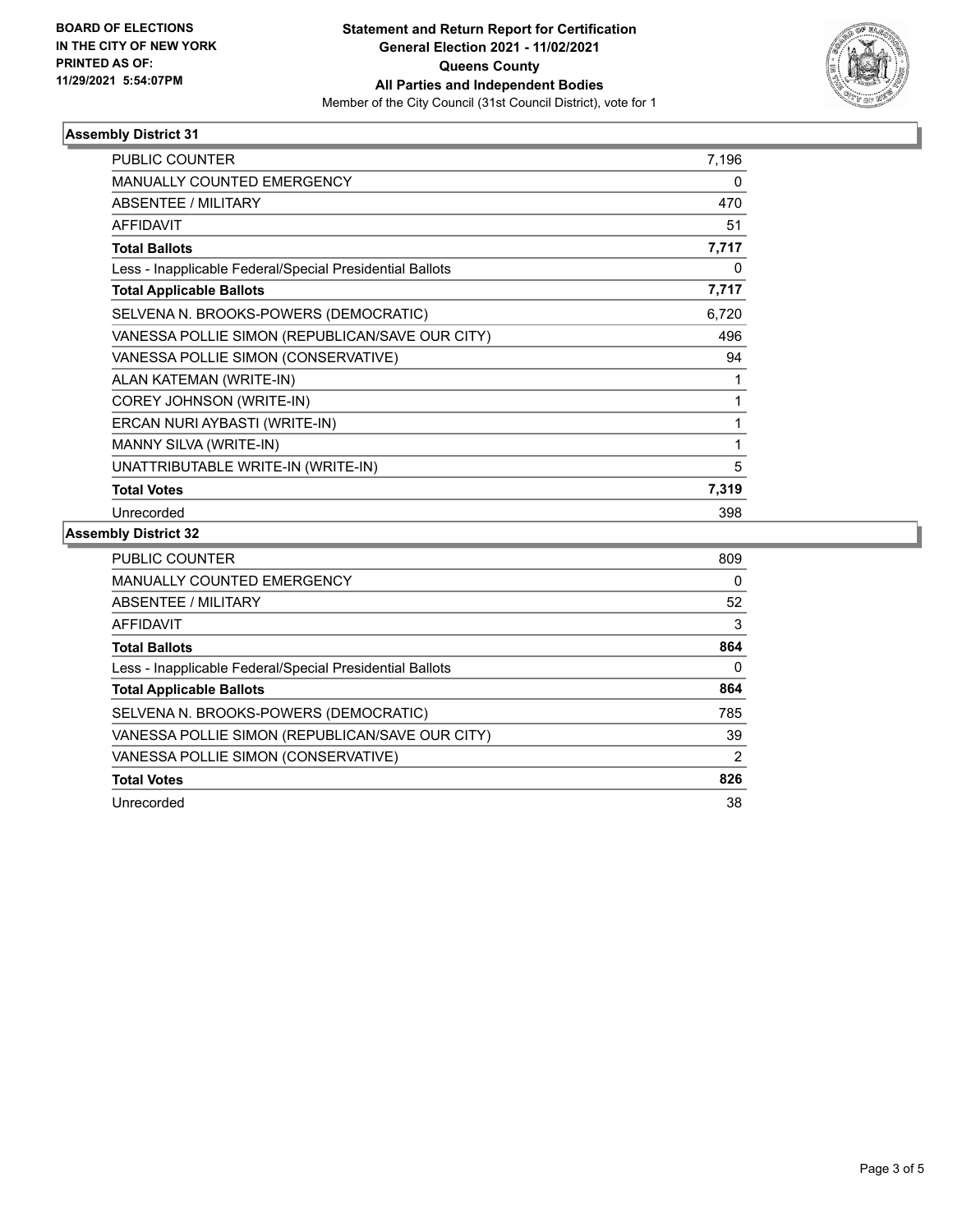

# **Total for Member of the City Council (31st Council District) - Queens County**

| PUBLIC COUNTER                                           | 19,830                  |
|----------------------------------------------------------|-------------------------|
| <b>MANUALLY COUNTED EMERGENCY</b>                        | 0                       |
| <b>ABSENTEE / MILITARY</b>                               | 1,461                   |
| AFFIDAVIT                                                | 102                     |
| <b>Total Ballots</b>                                     | 21,393                  |
| Less - Inapplicable Federal/Special Presidential Ballots | 0                       |
| <b>Total Applicable Ballots</b>                          | 21,393                  |
| SELVENA N. BROOKS-POWERS (DEMOCRATIC)                    | 18,070                  |
| VANESSA POLLIE SIMON (REPUBLICAN/SAVE OUR CITY)          | 1,902                   |
| VANESSA POLLIE SIMON (CONSERVATIVE)                      | 324                     |
| ALAN KATEMAN (WRITE-IN)                                  | 1                       |
| CHAYA GREENBERG (WRITE-IN)                               | 1                       |
| COREY JOHNSON (WRITE-IN)                                 | 1                       |
| ELLCAN ADELIAN (WRITE-IN)                                | 1                       |
| ERCAN NURI AYBASTI (WRITE-IN)                            | 1                       |
| INEZ S. COFIELD (WRITE-IN)                               | 1                       |
| KANGELA MOORE (WRITE-IN)                                 | 1                       |
| MANNY SILVA (WRITE-IN)                                   | 1                       |
| MICHAEL M. DEAR (WRITE-IN)                               | 1                       |
| MORDECHAI JACOBS (WRITE-IN)                              | 1                       |
| PAMELA Y. BLUM (WRITE-IN)                                | 1                       |
| PESACH OSINA (WRITE-IN)                                  | $\overline{\mathbf{c}}$ |
| PHIL GOLDFEDER (WRITE-IN)                                | 1                       |
| RICHARD ALTABE (WRITE-IN)                                | 1                       |
| RONALD FRANCIS (WRITE-IN)                                | 1                       |
| RUDOLPH GIULIANI (WRITE-IN)                              | 1                       |
| TOM MENINO (WRITE-IN)                                    | 1                       |
| TZVIYZ DEMBILU (WRITE-IN)                                | 1                       |
| UNATTRIBUTABLE WRITE-IN (WRITE-IN)                       | 7                       |
| UNCOUNTED WRITE-IN PER STATUTE (WRITE-IN)                | 1                       |
| YAELI BERKOWITZ (WRITE-IN)                               | 1                       |
| <b>Total Votes</b>                                       | 20,324                  |
| Unrecorded                                               | 1,069                   |